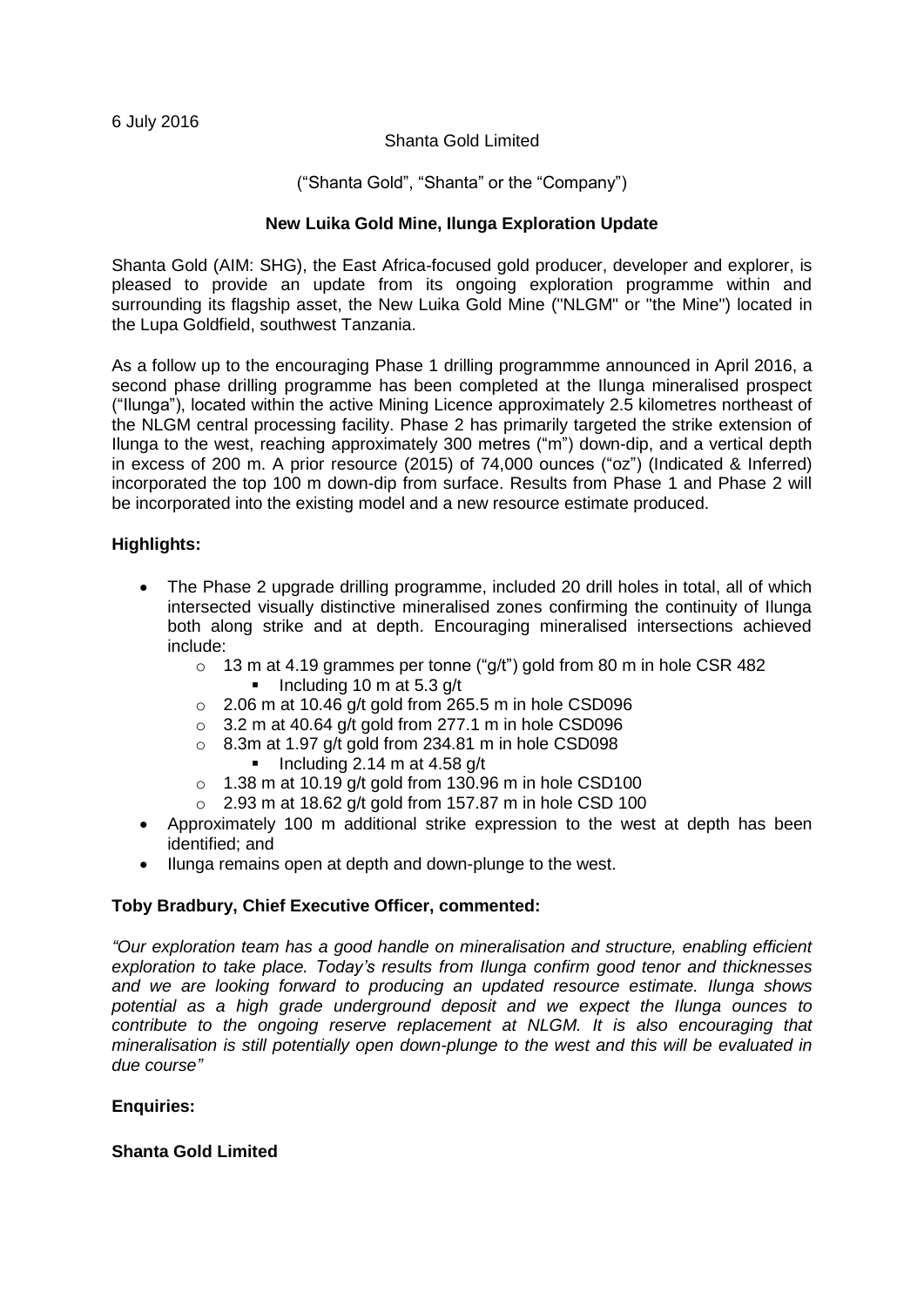Toby Bradbury (CEO)

+255 (0)22 2601 829

Mark Rosslee (CFO)

### **Nominated Adviser and Broker**

Peel Hunt LLP

Matthew Armitt / Ross Allister / Chris Burrows +44 (0)20 7418 8900

### **Financial Public Relations**

**Tavistock** 

Emily Fenton / Jos Simson +44 (0)20 7920 3150

### **About Shanta Gold**

Shanta is an East Africa-focused gold producer, developer and explorer. It currently has defined ore resources on the New Luika and Singida projects in Tanzania and holds exploration licences over a number of additional properties in the country. Shanta's flagship New Luika Gold Mine commenced production in 2012 and produced 81,873 ounces in 2015. For further information please visit: www.shantagold.com.

The technical information contained within this announcement has been reviewed and approved by Mr. Awie Pretorius MSc.Pri.Sci.Nat. Mr. Pretorius is a consultant to Shanta and a member of the South African Council for Natural Scientific Professionals (SACNASP Membership Number 400060/91).

He has sufficient experience that is relevant to the style of mineralization and type of deposit under consideration and to the activity being undertaken to qualify as a Competent Person as defined in the 2012 Edition of the 'Australasian Code for Reporting of Exploration Results, Mineral Resources and Ore Reserves' and for the purposes of the AIM Guidance Note on Mining and Oil & Gas Companies dated June 2009.

#### **Regional Exploration Update**

Drilling at the Ilunga deposit forms part of the Company's commitment to a systematic programme of exploration focused on the optimisation and upgrade of known mineralised prospects within the NLGM mining licence, as well as exploration on tenements in the vicinity of NLGM currently held by the Company. Shanta is exploring all options to bring additional resources into its Base Case Mine Plan, announced 29 September 2015, including high grade underground deposits which are open at depth.

#### **Ilunga Deposit**

The drilling programme described in today's update has increased the definition of mineralisation in the western reaches at Ilunga to approximately 300 m down-dip, reaching a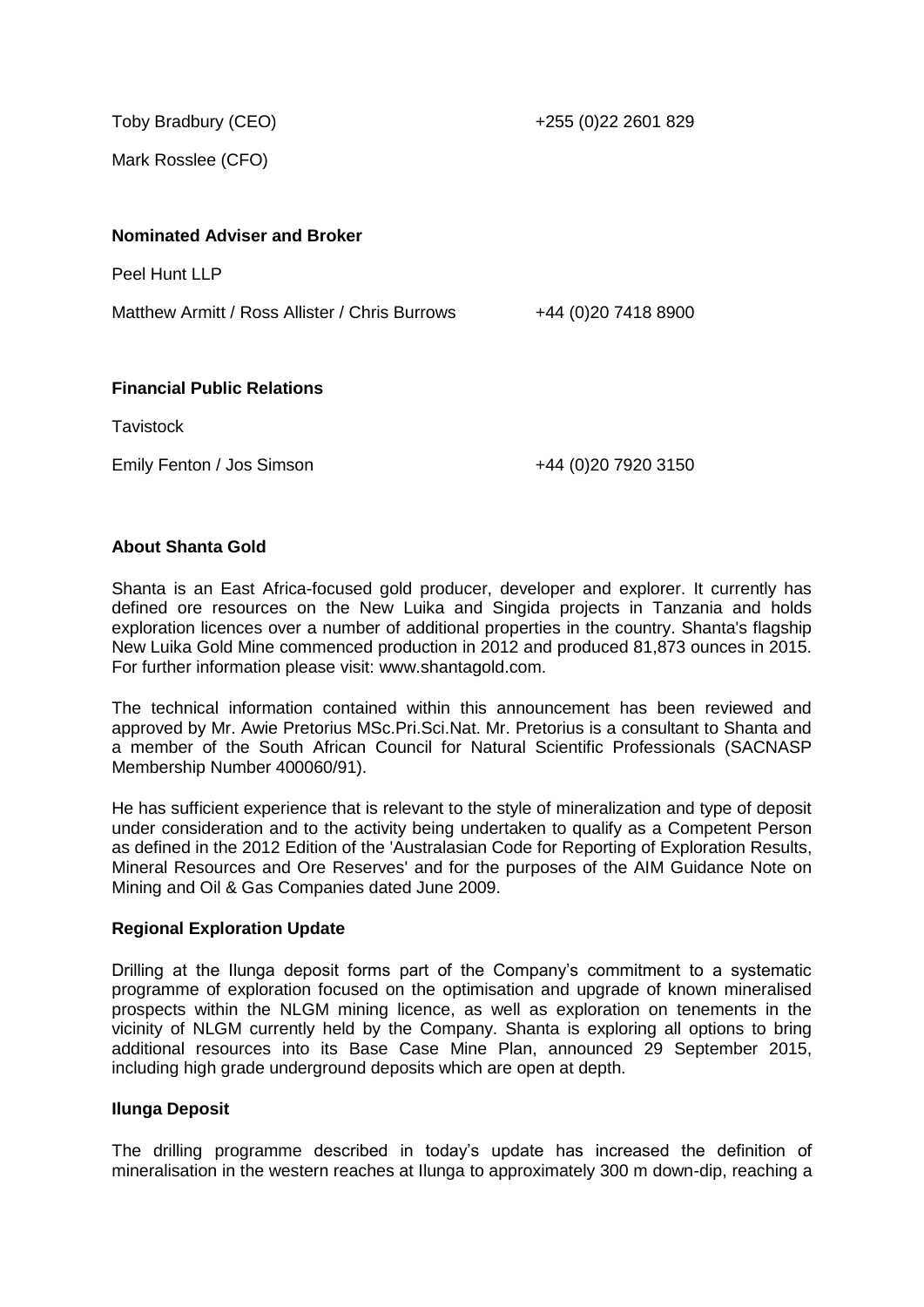vertical depth in excess of 200 m. The recent work has refined the company's interpretative capacity with regard to the identification and geometry of westerly plunging high grade payshoots.

Phase 2 drilling illustrated that a single payshoot of limited lateral extent identified in the eastern portion of the mineralised prospect displays a shallow westerly plunge, and that the remainder of the eastern expression of the Ilunga Prospect hosts limited mineralisation potential at depth. Phase 2 also confirmed earlier interpretations that further high grade potential at Ilunga exists at depth and to the west, adjacent to a truncating structural deformational feature. Company geologists have refined the orientation and geometry of a western truncating fault and plan follow-up work targeting a structurally-displaced extension to mineralisation west of Ilunga.

The feasibility of future underground mining potential at Ilunga will be investigated once remodelling and resource estimation programs are concluded.

| <b>BHID</b>   | From   | To     | <b>Sample</b><br>No. | Au AVE | <b>Width</b><br>$(m)^2$ | Au<br>$(ppm)$ <sup>3</sup> |  |  |
|---------------|--------|--------|----------------------|--------|-------------------------|----------------------------|--|--|
|               | 76     | 77     | 293072               | 0.53   |                         |                            |  |  |
| <b>CSR477</b> | 77     | 78     | 293073               | 0.29   | 3.00                    | 0.64                       |  |  |
|               | 78     | 79     | 293074               | 1.10   |                         |                            |  |  |
|               |        |        |                      |        |                         |                            |  |  |
|               | 80     | 81     | 293545               | 1.36   |                         | 4.19                       |  |  |
|               | 81     | 82     | 293546               | 0.70   |                         |                            |  |  |
|               | 82     | 83     | 293547               | 0.16   |                         |                            |  |  |
|               | 83     | 84     | 293548               | 7.97   |                         |                            |  |  |
|               | 84     | 85     | 293549               | 20.25  |                         |                            |  |  |
|               | 85     | 86     | 293550               | 10.95  |                         |                            |  |  |
| <b>CSR482</b> | 86     | 87     | 293552               | 5.93   | 13.00                   |                            |  |  |
|               | 87     | 88     | 293553               | 1.39   |                         |                            |  |  |
|               | 88     | 89     | 293554               | 2.34   |                         |                            |  |  |
|               | 89     | 90     | 293555               | 2.04   |                         |                            |  |  |
|               | 90     | 91     | 293557               | 0.06   |                         |                            |  |  |
|               | 91     | 92     | 293558               | 0.17   |                         |                            |  |  |
|               | 92     | 93     | 293559               | 1.12   |                         |                            |  |  |
|               |        |        |                      |        |                         |                            |  |  |
|               | 97     | 98     | 293650               | 0.68   | 4.00                    | 0.54                       |  |  |
| <b>CSR483</b> | 98     | 99     | 293652               | 0.42   |                         |                            |  |  |
|               | 99     | 100    | 293653               | 0.38   |                         |                            |  |  |
|               | 100    | 101    | 293654               | 0.69   |                         |                            |  |  |
|               |        |        |                      |        |                         |                            |  |  |
| <b>CSD090</b> | 132.52 | 132.97 | 684273               | 0.58   | 1.88                    |                            |  |  |
|               | 132.97 | 133.56 | 684274               | 0.43   |                         | 0.72                       |  |  |
|               | 133.56 | 134.05 | 684275               | 0.89   |                         |                            |  |  |
|               | 134.05 | 134.40 | 684276               | 1.15   |                         |                            |  |  |
| <b>AND</b>    |        |        |                      |        |                         |                            |  |  |

### **Table 1: Mineralised Intersections<sup>1</sup>**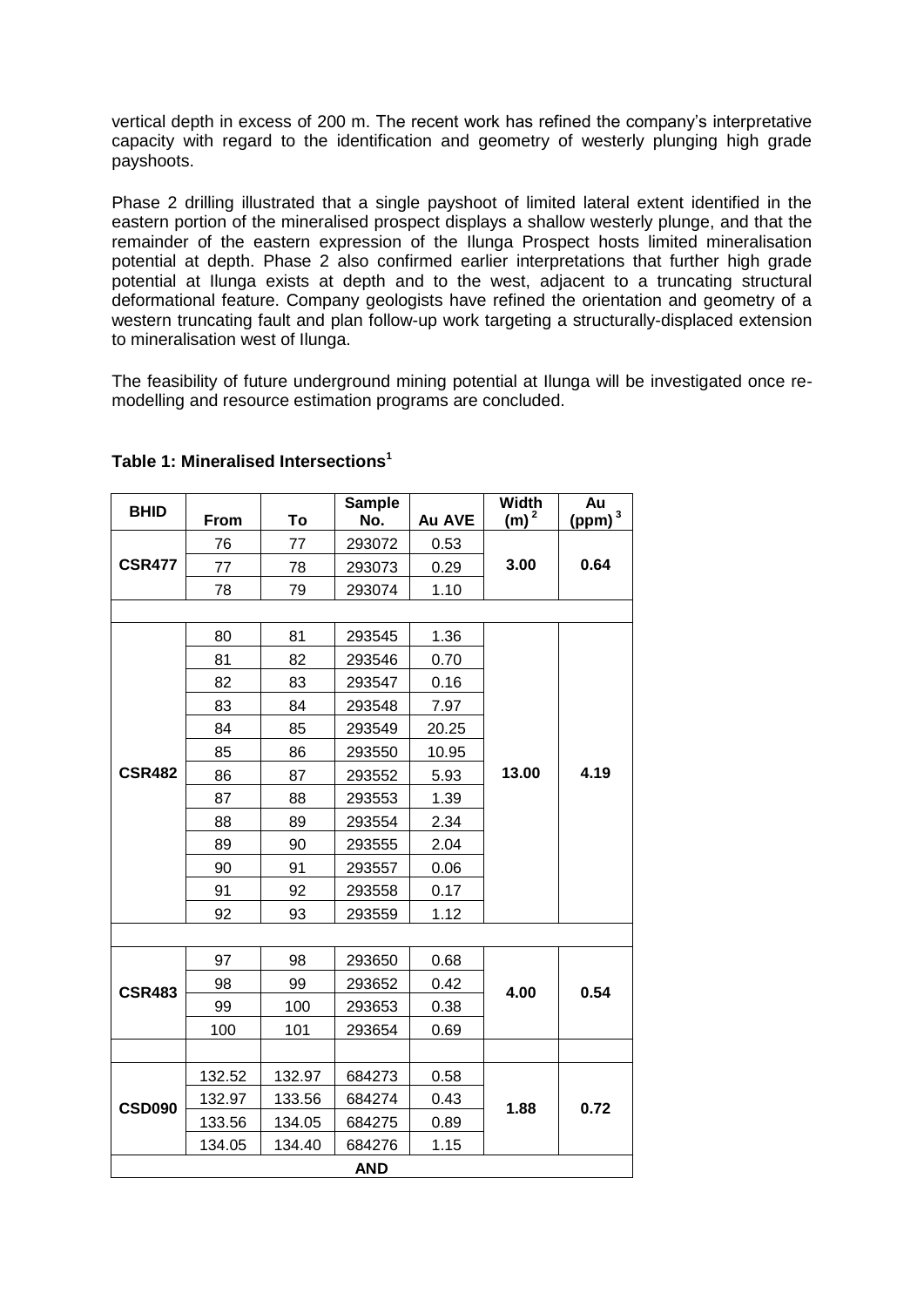| <b>CSD090</b> | 140.58 | 140.95 | 684294 | 1.39  | 0.37 | 1.39  |  |  |
|---------------|--------|--------|--------|-------|------|-------|--|--|
|               |        |        |        |       |      |       |  |  |
| <b>CSD091</b> | 141.77 | 142.27 | 684341 | 1.19  | 1.16 |       |  |  |
|               | 142.27 | 142.60 | 684342 | 0.63  |      | 1.00  |  |  |
|               | 142.60 | 142.93 | 684343 | 1.09  |      |       |  |  |
|               | AND    |        |        |       |      |       |  |  |
| <b>CSD091</b> | 156.02 | 156.50 | 684361 | 1.48  |      | 1.04  |  |  |
|               | 156.50 | 156.94 | 684362 | 0.57  | 0.92 |       |  |  |
|               |        |        |        |       |      |       |  |  |
| <b>CSD092</b> | 161.86 | 162.28 | 684427 | 0.53  | 0.42 | 0.53  |  |  |
|               |        |        | AND    |       |      |       |  |  |
|               | 163.15 | 163.52 | 684430 | 0.60  |      |       |  |  |
| <b>CSD092</b> | 163.52 | 163.85 | 684431 | 0.57  | 1.04 | 0.54  |  |  |
|               | 163.85 | 164.19 | 684432 | 0.45  |      |       |  |  |
|               |        |        |        |       |      |       |  |  |
| <b>CSD093</b> | 186.44 | 186.90 | 684474 | 6.17  | 0.46 | 6.17  |  |  |
|               |        |        |        |       |      |       |  |  |
|               | 196.53 | 196.76 | 684490 | 0.98  |      | 0.66  |  |  |
|               | 196.76 | 197.20 | 684491 | 1.34  |      |       |  |  |
| <b>CSD094</b> | 197.20 | 197.71 | 684492 | 0.35  | 2.37 |       |  |  |
|               | 197.71 | 198.07 | 684493 | 0.38  |      |       |  |  |
|               | 198.07 | 198.62 | 684495 | 0.45  |      |       |  |  |
|               | 198.62 | 198.90 | 684496 | 0.62  |      |       |  |  |
|               |        |        |        |       |      |       |  |  |
|               | 256.86 | 257.10 | 684595 | 20.50 | 3.00 | 2.64  |  |  |
|               | 257.10 | 257.41 | 684596 | 4.08  |      |       |  |  |
|               | 257.41 | 257.85 | 684598 | 0.45  |      |       |  |  |
| <b>CSD095</b> | 257.85 | 258.44 | 684599 | 0.66  |      |       |  |  |
|               | 258.44 | 258.95 | 684600 | 0.23  |      |       |  |  |
|               | 258.95 | 259.54 | 684601 | 0.38  |      |       |  |  |
|               | 259.54 | 259.86 | 684602 | 2.56  |      |       |  |  |
| <b>AND</b>    |        |        |        |       |      |       |  |  |
| <b>CSD095</b> | 272.05 | 272.29 | 684628 | 8.31  | 0.24 | 8.31  |  |  |
|               |        |        |        |       |      |       |  |  |
|               | 265.50 | 265.97 | 684682 | 1.24  | 2.06 | 10.46 |  |  |
| <b>CSD096</b> | 265.97 | 266.40 | 684683 | 9.93  |      |       |  |  |
|               | 266.40 | 266.90 | 684684 | 29.10 |      |       |  |  |
|               | 266.90 | 267.25 | 684685 | 5.07  |      |       |  |  |
|               | 267.25 | 267.56 | 684686 | 1.17  |      |       |  |  |
| <b>AND</b>    |        |        |        |       |      |       |  |  |
| <b>CSD096</b> | 274.25 | 274.82 | 684705 | 0.81  | 1.71 | 0.65  |  |  |
|               | 274.82 | 275.10 | 684706 | 0.80  |      |       |  |  |
|               | 275.10 | 275.43 | 684707 | 0.51  |      |       |  |  |
|               | 275.43 | 275.96 | 684708 | 0.49  |      |       |  |  |
| AND           |        |        |        |       |      |       |  |  |
| <b>CSD096</b> | 277.10 | 277.35 | 684713 | 27.85 | 3.20 | 40.64 |  |  |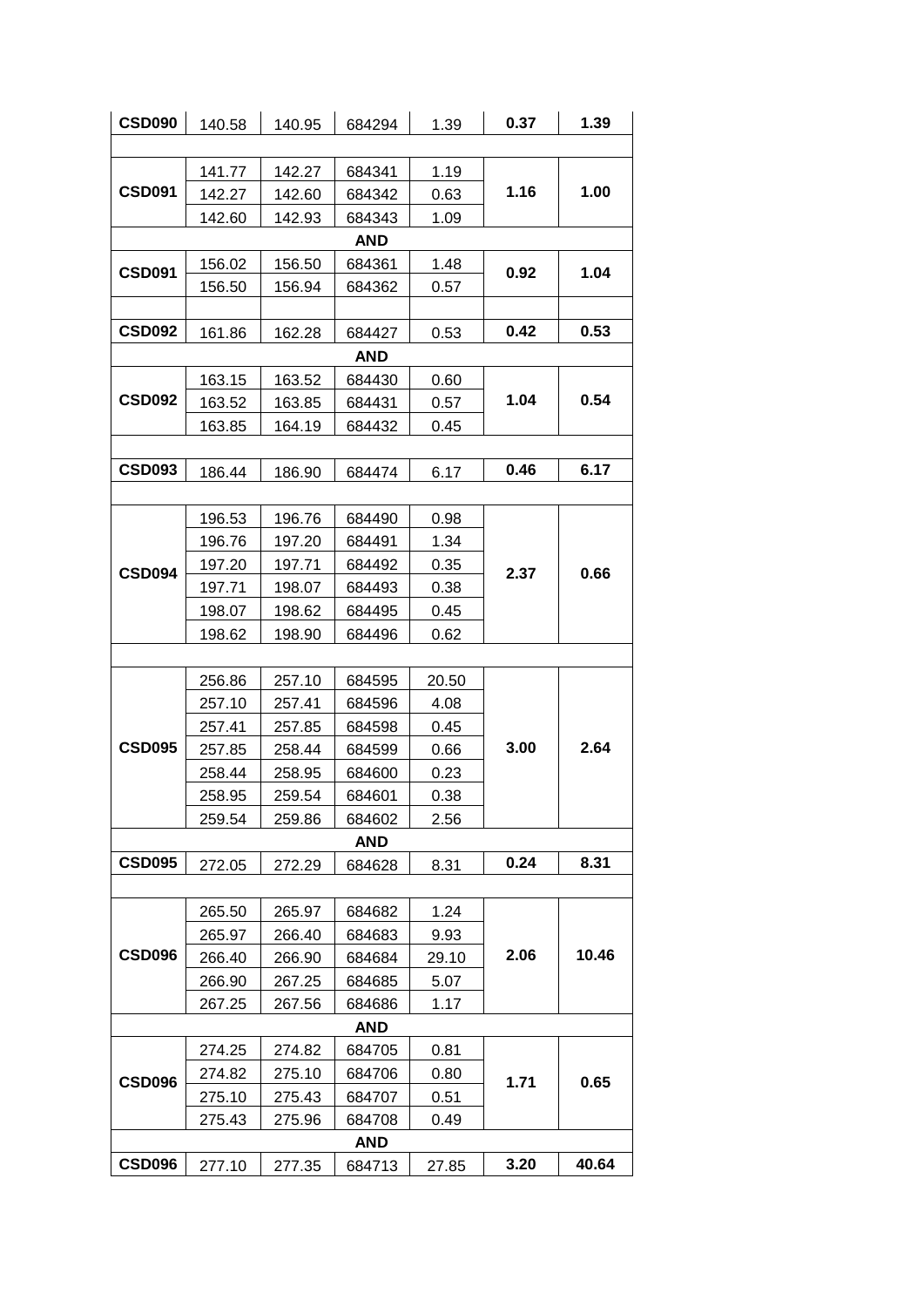|               | 277.35 | 277.64 | 684714     | 88.75  |      |      |  |  |
|---------------|--------|--------|------------|--------|------|------|--|--|
|               | 277.64 | 277.90 | 684715     | 2.54   |      |      |  |  |
|               | 277.90 | 278.17 | 684716     | 320.00 |      |      |  |  |
|               | 278.17 | 278.59 | 684718     | 1.57   |      |      |  |  |
|               | 278.59 | 279.10 | 684719     | 1.84   |      |      |  |  |
|               | 279.10 | 279.50 | 684720     | 3.74   |      |      |  |  |
|               | 279.50 | 279.98 | 684721     | 9.43   |      |      |  |  |
|               | 279.98 | 280.30 | 684722     | 8.32   |      |      |  |  |
|               |        |        | <b>AND</b> |        |      |      |  |  |
|               | 292.59 | 293.05 | 684754     | 0.77   |      | 1.09 |  |  |
| CSD096        | 293.05 | 293.42 | 684755     | 0.78   | 1.64 |      |  |  |
|               | 293.42 | 293.78 | 684756     | 1.32   |      |      |  |  |
|               | 293.78 | 294.23 | 684758     | 1.50   |      |      |  |  |
|               |        |        | AND        |        |      |      |  |  |
| CSD096        | 309.07 | 309.50 | 684894     | 0.59   | 1.04 | 1.10 |  |  |
|               | 309.50 | 310.11 | 684895     | 1.46   |      |      |  |  |
|               |        |        | <b>AND</b> |        |      |      |  |  |
| <b>CSD096</b> | 315.00 | 315.28 | 684909     | 1.28   | 0.28 | 1.28 |  |  |
|               |        |        | AND        |        |      |      |  |  |
| <b>CSD096</b> | 317.77 | 318.14 | 684917     | 5.20   | 0.37 | 5.20 |  |  |
|               |        |        |            |        |      |      |  |  |
| <b>CSD097</b> | 282.06 | 282.50 | 685174     | 2.19   | 0.44 | 2.19 |  |  |
| <b>AND</b>    |        |        |            |        |      |      |  |  |
| <b>CSD097</b> | 312.50 | 312.94 | 685244     | 1.27   | 0.44 | 1.27 |  |  |
|               |        |        |            |        |      |      |  |  |
|               | 214.09 | 214.43 | 684804     | 4.09   | 1.95 |      |  |  |
| CSD098        | 214.43 | 214.96 | 684805     | 0.93   |      | 1.74 |  |  |
|               | 214.96 | 215.54 | 684806     | 1.74   |      |      |  |  |
|               | 215.54 | 216.04 | 684807     | 1.01   |      |      |  |  |
|               |        |        | AND        |        |      |      |  |  |
|               | 234.81 | 235.24 | 684851     | 2.71   | 8.30 |      |  |  |
|               | 235.24 | 235.75 | 684852     | 6.08   |      |      |  |  |
|               | 235.75 | 236.35 | 684853     | 0.69   |      |      |  |  |
|               | 236.35 | 236.95 | 684855     | 8.53   |      |      |  |  |
|               | 236.95 | 237.37 | 684856     | 0.18   |      |      |  |  |
|               | 237.37 | 237.67 | 684857     | 0.84   |      |      |  |  |
| CSD098        | 237.67 | 238.16 | 684858     | 0.31   |      |      |  |  |
|               | 238.16 | 238.68 | 684859     | 0.65   |      | 1.97 |  |  |
|               | 238.68 | 239.25 | 684861     | 0.50   |      |      |  |  |
|               | 239.25 | 239.75 | 684862     | 0.31   |      |      |  |  |
|               | 239.75 | 240.12 | 684863     | 5.89   |      |      |  |  |
|               | 240.12 | 240.44 | 684864     | 2.64   |      |      |  |  |
|               | 240.44 | 241.07 | 684865     | 0.89   |      |      |  |  |
|               | 241.07 | 241.62 | 684866     | 0.81   |      |      |  |  |
|               | 241.62 | 242.12 | 684867     | 0.65   |      |      |  |  |
|               | 242.12 | 242.57 | 684868     | 0.61   |      |      |  |  |